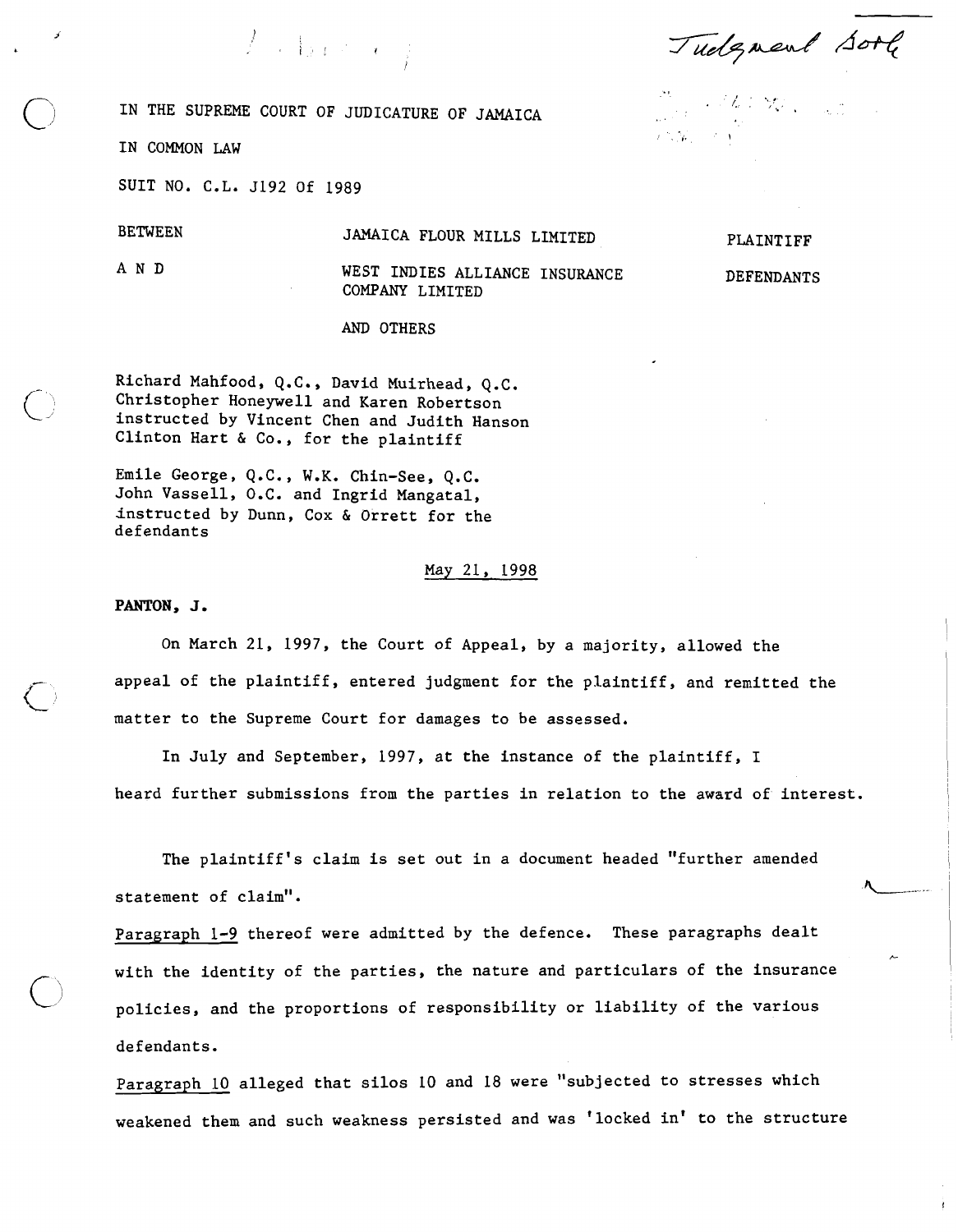and continued to influence the integrity thereof without being apparent and was then unrecognised and was the proximate and effective cause of a sudden and violent rupturing of the structure which occurred on the 26th day of September, 1988, when the silos were being filled as hereinafter pleaded in paragraph 12".

In paragraph 11, it was pleaded that the plaintiff was interested in the property to the extent of the level of insurance, that is, \$257,800,000.00 for the buil'dings,plant, equipment etc., and \$93,060,000.00 for loss of profit etc.

Paragraph 12 reads in part: "during the filling of grain in silo 10, .... buildings, machinery, plant, equipment, stock in trade and other contents were damaged or destroyed by or through or in consequence of the insured perils ...... whereby the plaintiff has suffered loss and damage to the property insured, and loss of gross profit, wages and auditors' fees in respect of the interruption and/or interference of its business".

The damages sought were particularised thus  $-$ 

 $\bigcirc$ 

| "A. | Property                             | J\$           | US\$         |
|-----|--------------------------------------|---------------|--------------|
|     | Repair and replacement of buildings, |               |              |
|     | machinery, plant and equipment       |               |              |
|     | including value of silos damaged/    |               |              |
|     | demolished                           | 13,990,571.00 | 4,964,510.00 |
|     | Value of stock lost/destroyed        | 246,000.00    |              |
|     | Removal of Debris                    | 150,000.00    |              |
|     |                                      | 14,386,571.00 | 4,96.510.00  |
|     |                                      |               |              |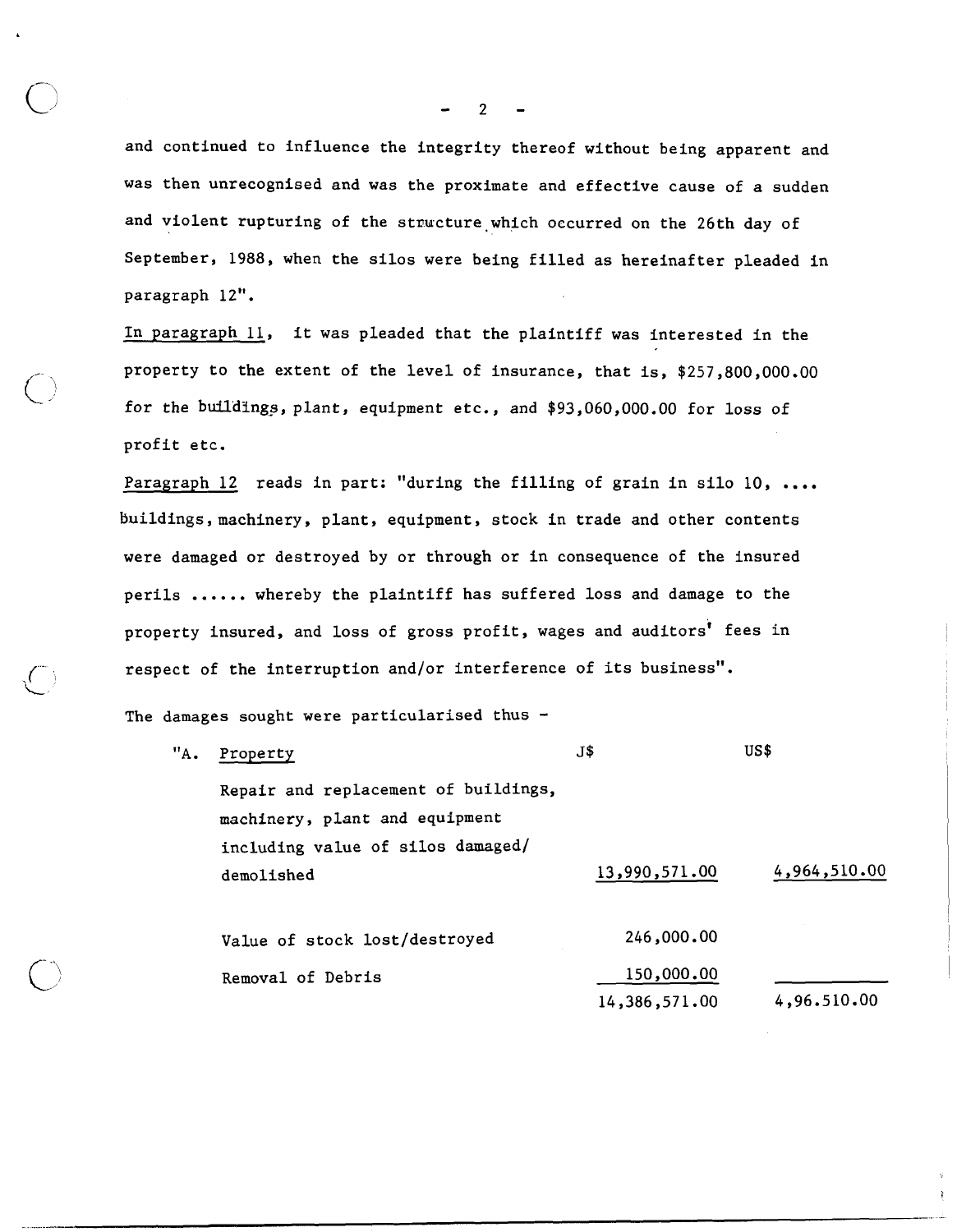| В. | Loss of Profits etc.               | JA\$            |
|----|------------------------------------|-----------------|
|    | Loss of Gross Profit               | 32,204,636.00   |
|    | Wages                              | 4,772,212.00    |
|    | Auditors fees (\$70,000 but claim) | 60,000.00       |
|    | Operating expenses saved           | (5,646,396.00)  |
|    | Total consequential loss           | 31,390,452.00 ' |

3

In addition, the plaintiff claimed "interest from the 17th January, 1989, at the prevailing commercial lending rates or, alternatively, at a rate equivalent to the investment income lost, or alternatively, at the prevailing investment income rates."

In summary, therefore the plaintiff's claim was for -

- (1) JA\$14,386,571 .OO plus US\$4,964,510.00 for property damage;
- (2) JA\$31,390,452.00 for loss of gross profit, wages, auditors fees etc; and
- (3) interest.

So far as (1) (above) is concerned, paragraph 13 of the claim qualifies the US dollar amount by seeking the JA dollar equivalent at the date of payment.

## **Abandonment of Part of the claim**

The plaintiff abandoned certain portions of its claim. These were  $-$ 

- (a) local payments for travel bills and miscellaneous items of expenditure totalling J\$272,122.00; and
- (b) foreign payments as set out hereunder

| Evergreen   | 2,990.00<br>US\$ -      |
|-------------|-------------------------|
| Greenway    | $\frac{6}{5}$ 58,476.00 |
|             | (172, 902.00)           |
| Zetlin-Argo | 569,643.00              |
|             | Total US\$804,011.00    |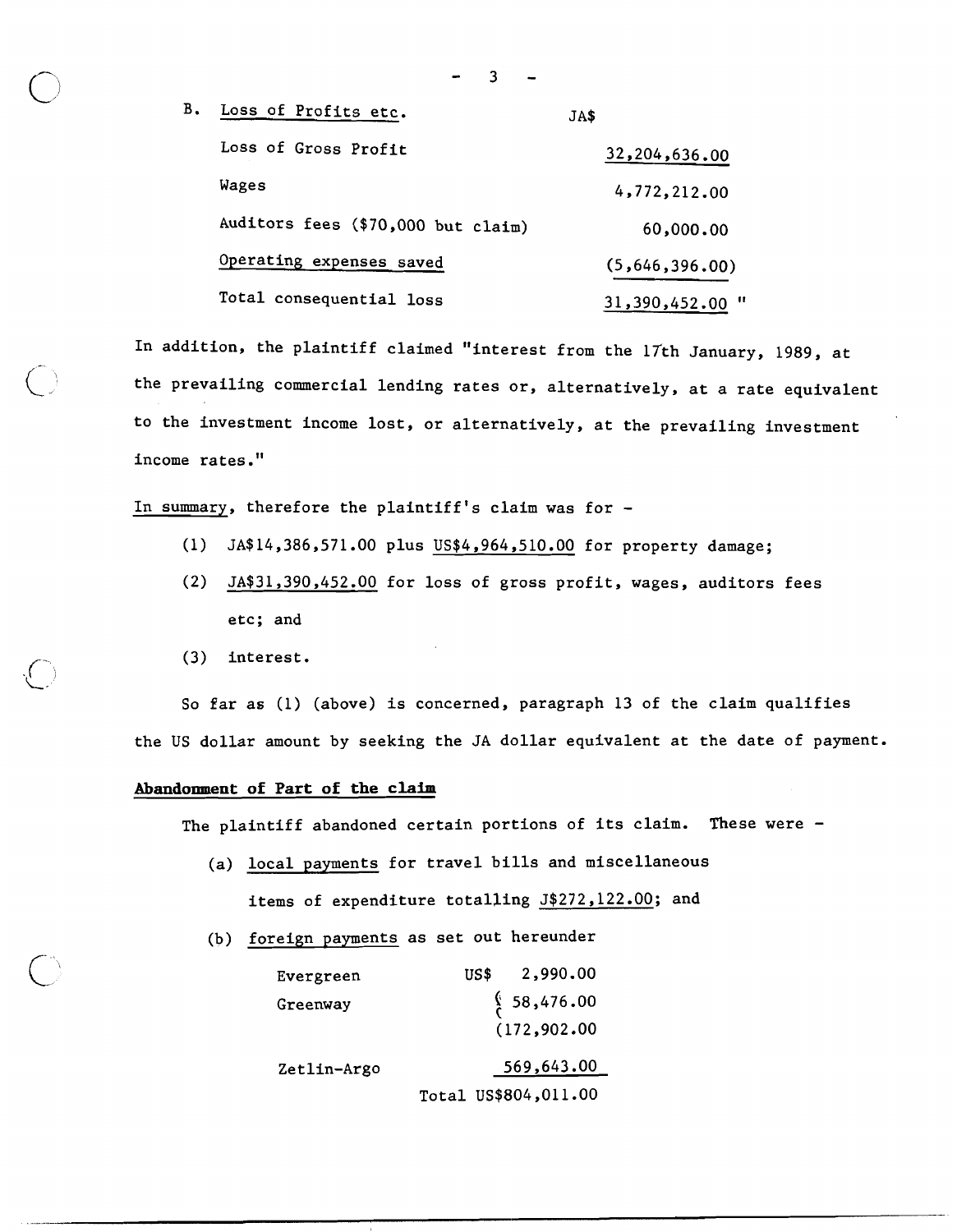## **Agreed portions of claim**

The plaintiff and the defendants agreed certain amounts as being due and payable, if the defendants were found liable. Those amounts were listed by the parties as follows:

#### A. PROPERTY DAMAGE

Local payments

(1) Value of silos 646,828.00

| (2) Various amounts of expenditure | ٠            |
|------------------------------------|--------------|
| under this head to be recovered    |              |
| by the plaintiff totalling         | 5,024,037.00 |
| (3) Value of stock lost/destroyed  | 246,000.00   |

- (4) Removal of debris
	- TOTAL 6,066,865 -00

150,000.00

TOTAL US\$ 3,035,313 .OO +.-b25,578.90

## Foreign payments

| Henry Simon | $\mathcal{N}$      | E25,578.90 |
|-------------|--------------------|------------|
| Neuro Corp  | 100,254.00         |            |
| Pillsbury   | 119,854.00         |            |
| Greenway    | 2,223,317.00       |            |
| Evergreen   | 511,888.00<br>US\$ |            |

B. LOSS OF PROFITS ETC. 25,000,000.00

# **The disputed portions of the claim**

The Court, as I understand it is required to make a determination in relation to the following portions of the claim -

(1) In respect of property damage -

### Local payments

| (1)      | withholding tax              | \$5,009,327,00 |
|----------|------------------------------|----------------|
| (11)     | materials issued from stores | 173,455.99     |
| $(i$ ii) | insurance premiums           | 394,509.00     |
| (iv)     | Allied Insurance premium     | 1,404,623.00   |
|          |                              | 6,981.914.99   |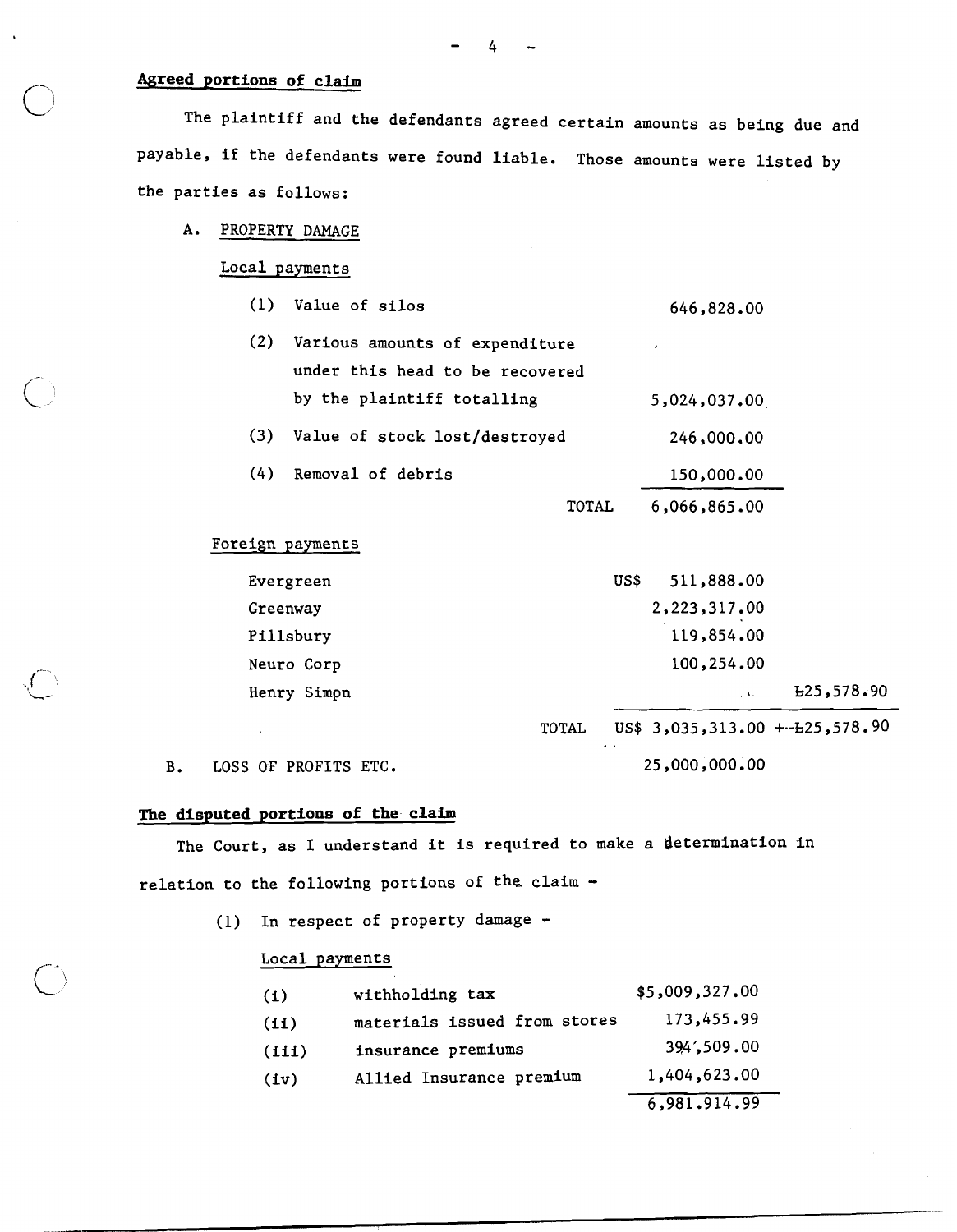Foreign payments

| (1)  | Pillsbury | US\$ 916,413.00 |
|------|-----------|-----------------|
| (11) | Iberson   | 19,879.00       |

**(2)** The rate of exchange applicable to foreign payments

**(3)** The rate of interest and the period over which interest is payable.

I shall now proceed to deal with each disputed item. In assessing the damages payable, the Court is particularly mindful of the burden of proof that rests on the plaintiff. On the question of proof in these circumstances, Lord Chief Justice Goddard of England had this to say:

> "Plaintiffs must understand that if they bring actions for damages it is for them to prove their damage; it is not enough to write down the particulars, and, so to speak, throw them at the head of the Court, saying" 'this is what I have lost; I ask you to give me these damages'. They have to prove it." **Bonham-Carter v. Hyde Park Hotel Ltd.** The Times Law Reports Vol. 64 at p. 177.

#### <sup>I</sup>**withholding tax**

There is no dispute that the plaintiff paid withholding tax to the Government of Jamaica in respect of the earnings of certain persons from overseas who were employed in the reconstruction of the mill. For these payments to be reimbursed by the defendant, it is, in my view, necessary for the Court to be presented with evidence of a contractual obligation on the part of the plaintiff to pay such a tax **in.** relation to each party that provided services in the reconstruction process.

The payments made by the plaintiff were in respect of income earned by employees provided by Zetlin-Argo, Evergreen Builders Incorporated, Pillsbury and Greenway Electric Incorporated.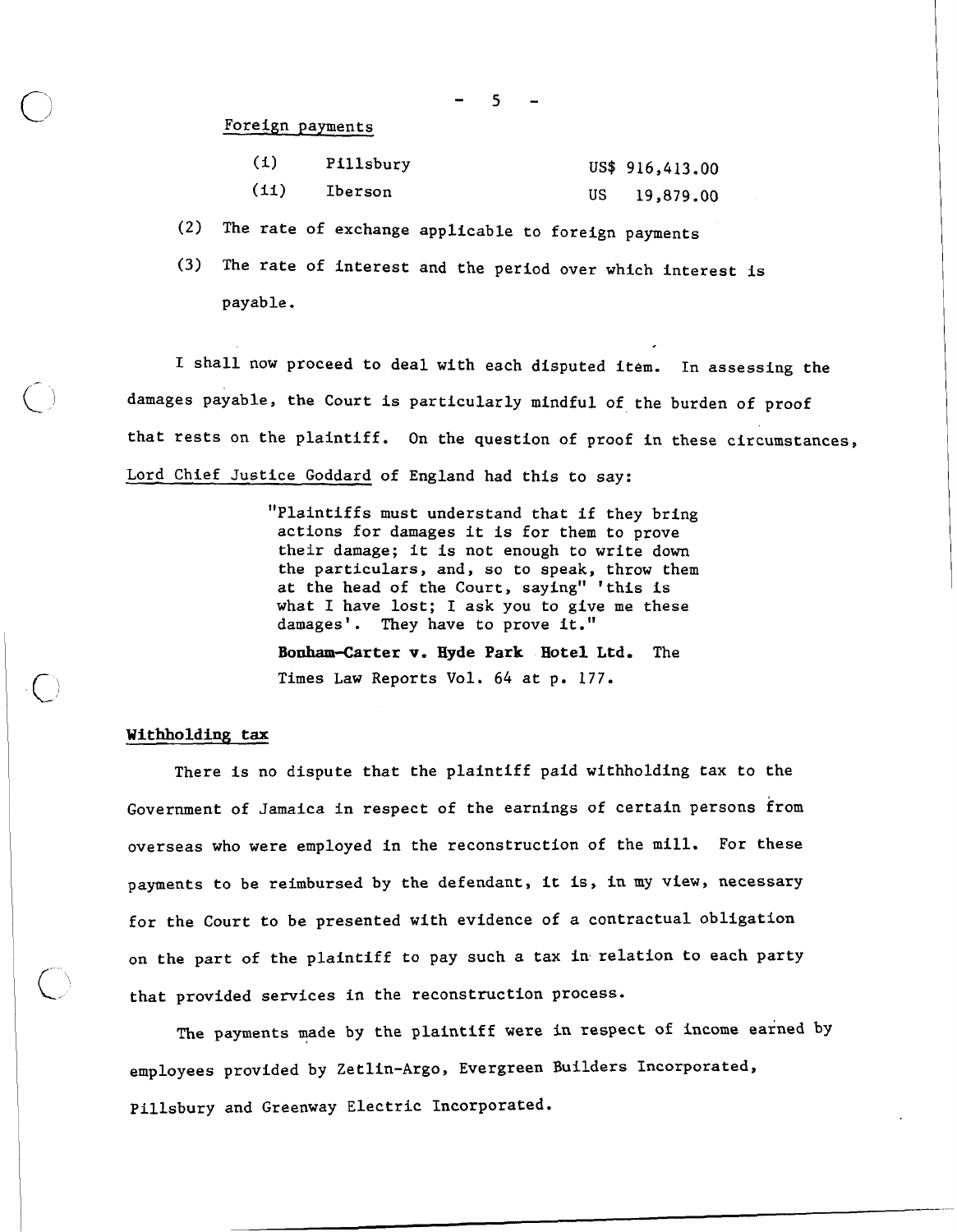I have not seen any evidence of any acceptable agreement in writing or otherwise between the plaintiff and Zetlin-Argo in relation to taxes. (See page 3918 of the transcript). In any event, Zetlin-Argo worked substantially in the United States of America and was paid by Pillsbury in United States dollars (see page 3920 of the transcript).

As I see it, the only clear evidence of such a contract is provided in Exhibits 68 and 69 which cover the relationship between the plaintiff and Greenway Electric Incorporated and Evergreen Builders respectively.

In my judgment, the plaintiff is entitled to recover from the defendants the withholding tax paid in respect of these two entities. I should point out, however, that I have not seen any evidence as to the specific amounts paid on behalf of these two companies.

### **Materials issued from stores**

Price Waterhouse was responsible for auditing the plaintiff from 1988 up to the date of Mr. John Lee's evidence (September 23, 1993). Mr. Lee, a chartered accountant from Price Waterhouse's auditing department said this -

> "In essence we are quite certain that the \$173,000 approximately is the figure that was transferred to repairs of the silos."

He was responding to this question from Mr. David Muirhead, Q.C. for the plaintiff -

> "Now in the course of your audit would you have been able to verify the value of materials issued from stores and used in the reconstruction consequent ' on the collapse of the silos?"

Under cross-examination by Mr. Chin See, Q.C., the witness was challenged to provide documentary proof that the items removed from the stores had been used in the reconstruction process. It was not forthcoming. There was also no evidence that the witness himself had even seen any such document.

*-6-*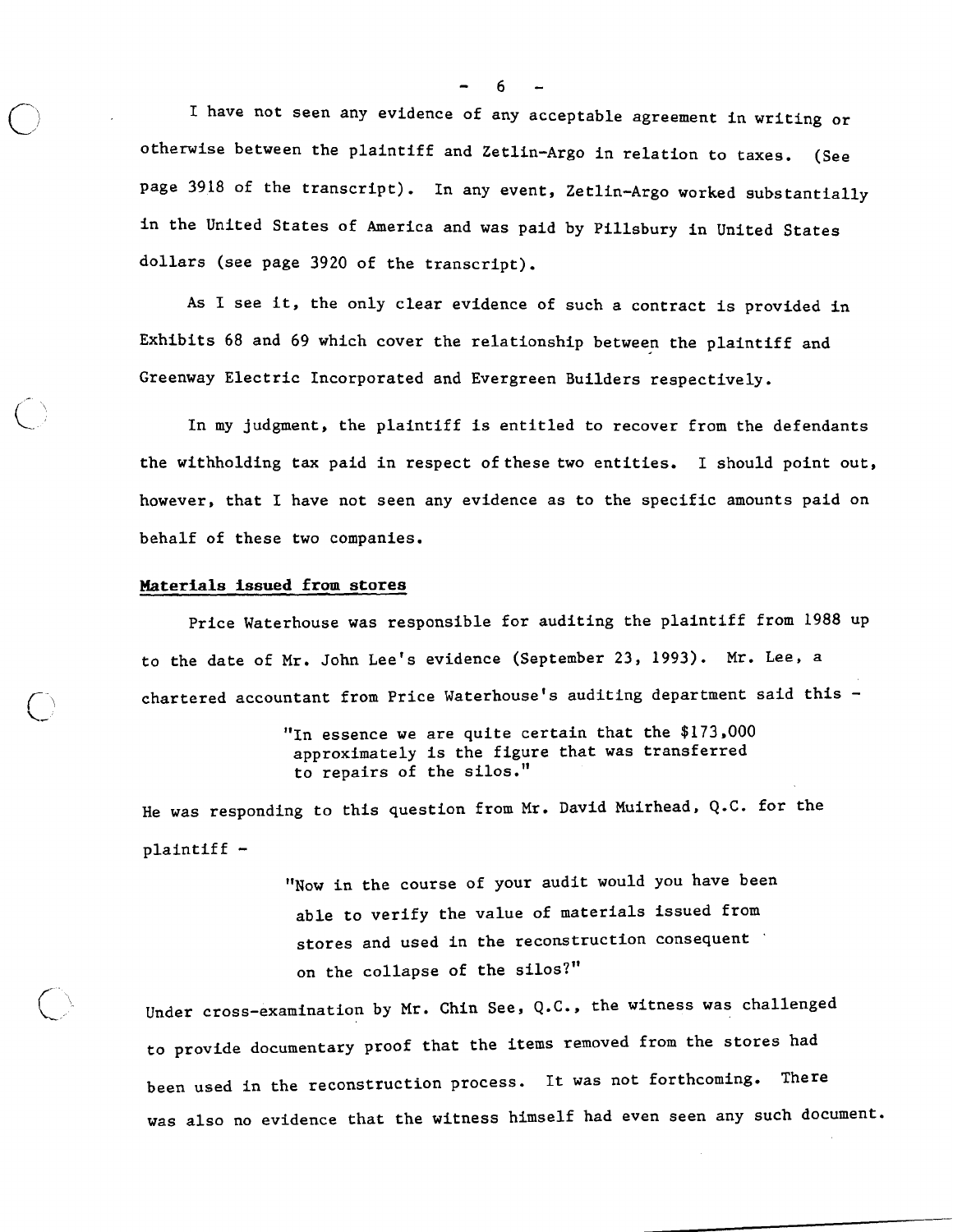The Court is not prepared to assume or infer that the materials removed from the stores found their way automatically into the reconstruction process. The plaintiff had ample opportunity to produce evidence directly on the matter. It chose not to do so. I see no basis for rewarding the plaintiff's failure with an award of damages in this respect.

#### **Insurance premiums**

 $\curvearrowleft$ 

**Ld** 

The evidence presented indicates that the sum of \$394,509.00 was paid by **<sup>F</sup>** the plaintiff to Allied Insurance Brokers.

Mr. John Lee, the auditor, could not inform the Court as to "the exact nature of the payment'! He stated under cross-examination by Mr. Chin See that he needed "to refer to the other document that we have to state the exact nature of the payment". Alas, not even in re-examination did he refer to this "other document". To this moment, I am at a loss as to this "other document" as the closing address of the plaintiff did not enlighten me on the point. The sum claimed is accordingly disallowed.

#### **Allied Insurance premium**

The sum claimed is \$1,404,623.00. The evidence of Mr. Ruland at page 3840 of the transcript is clearly hearsay. The proven amount in my judgment, is that which is evidenced by the receipt for \$1,178,800.00 (Exhibit 76). I accordingly allow the claim to that extent.

The defence had contended that the indemnity contracted for was against the cost of reconstruction, not the risks of the process of reconstruction which was described as a wholly extraneous matter unrelated to the subject of the cover. I do not find that submission acceptable as I am of the view that the taking out of the policies in question ought to be regarded as a natural and, indeed, inevitable consequence of the reconstruction process.

-7-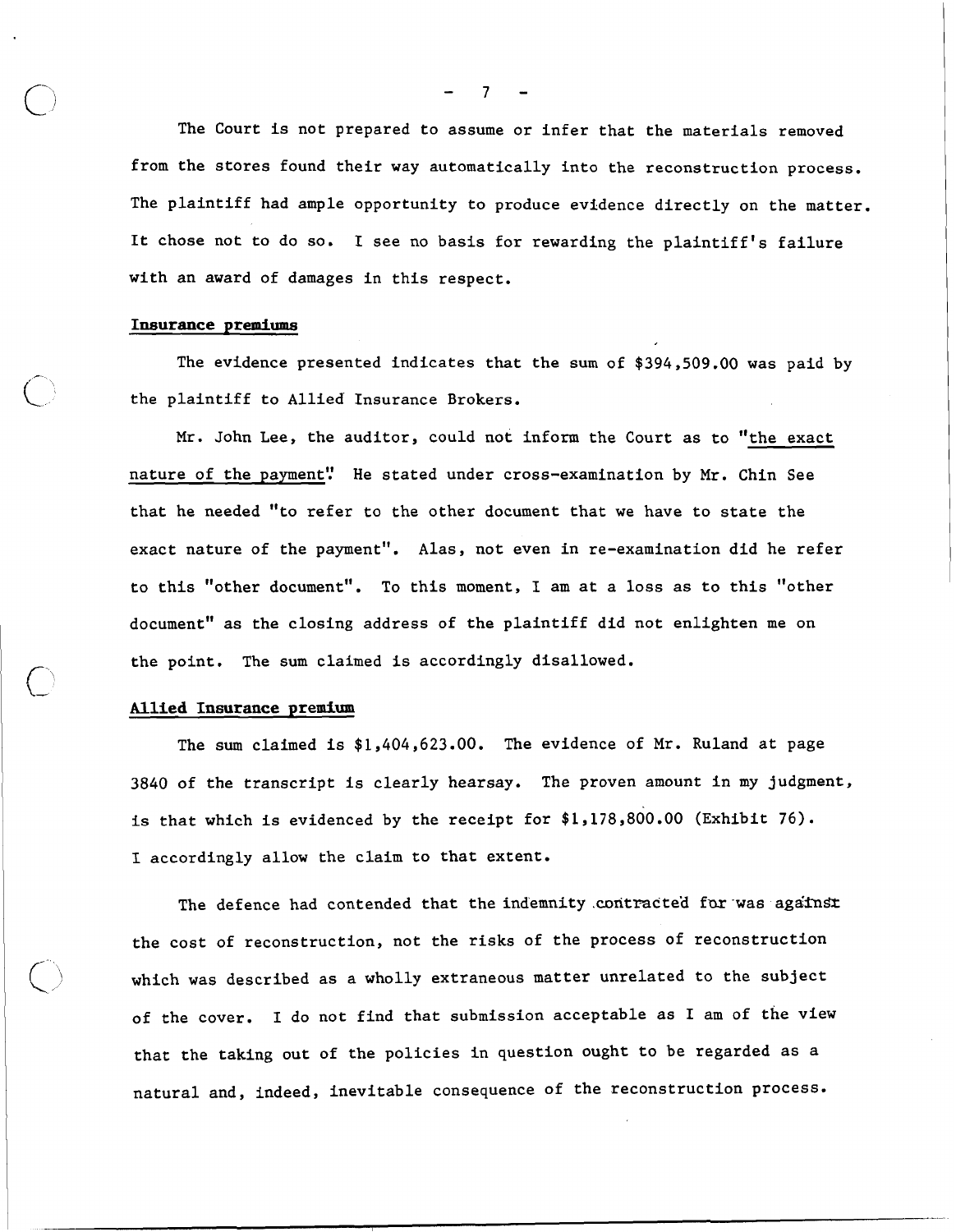#### L' **Foreign payments**

## $P111$ sbury - US\$916,413.00

I saw no evidence of this payment having been made. That may well have been the reason for the plaintiff's failure to even mention the item in its written submissions. This claim, accordingly, fails.

## **Iberson** - **US\$19,879.00**

 $\bigcap$ 

 $\circ$   $\circ$ 

'"\

This claim is disallowed. It was paid to a contractor who had submitted a bid for the reconstruction work. The bid was rejected. I am unable to see why the defendants should be saddled with this payment. Would they be liable if one hundred persons had submitted bids that were rejected? I should think not.

### **The rate of exchange applicable to foreign payments**

At page 3820 of the transcript Mr. John Ruland, managing director of the plaintiff, said that the source of the funds used by the plaintiff in the reconstruction process was their own resources, their investments and cash deposits.

There is no evidence that the plaintiff maintained an account in United States' currency. Indeed, it was at the relevant time illegal for Jamaicans to hold foreign currency or to operate a foreign currency account without the authority of the Minister of Finance. In order to make payments in foreign currency, the permission of the Bank of Jamaica was necessary. The plaintiff therefore used its Jamaican dollar holdings to purchase United States dollars to make such foreign payments as were made.

It is beyond doubt that the loss suffered by the plaintiff was the Jamaican dollars it used to purchase United States dollars. That is what the plaintiff is to be reimbursed. It follows that the applicable rate of exchange is that which prevailed at the time of each transaction.

8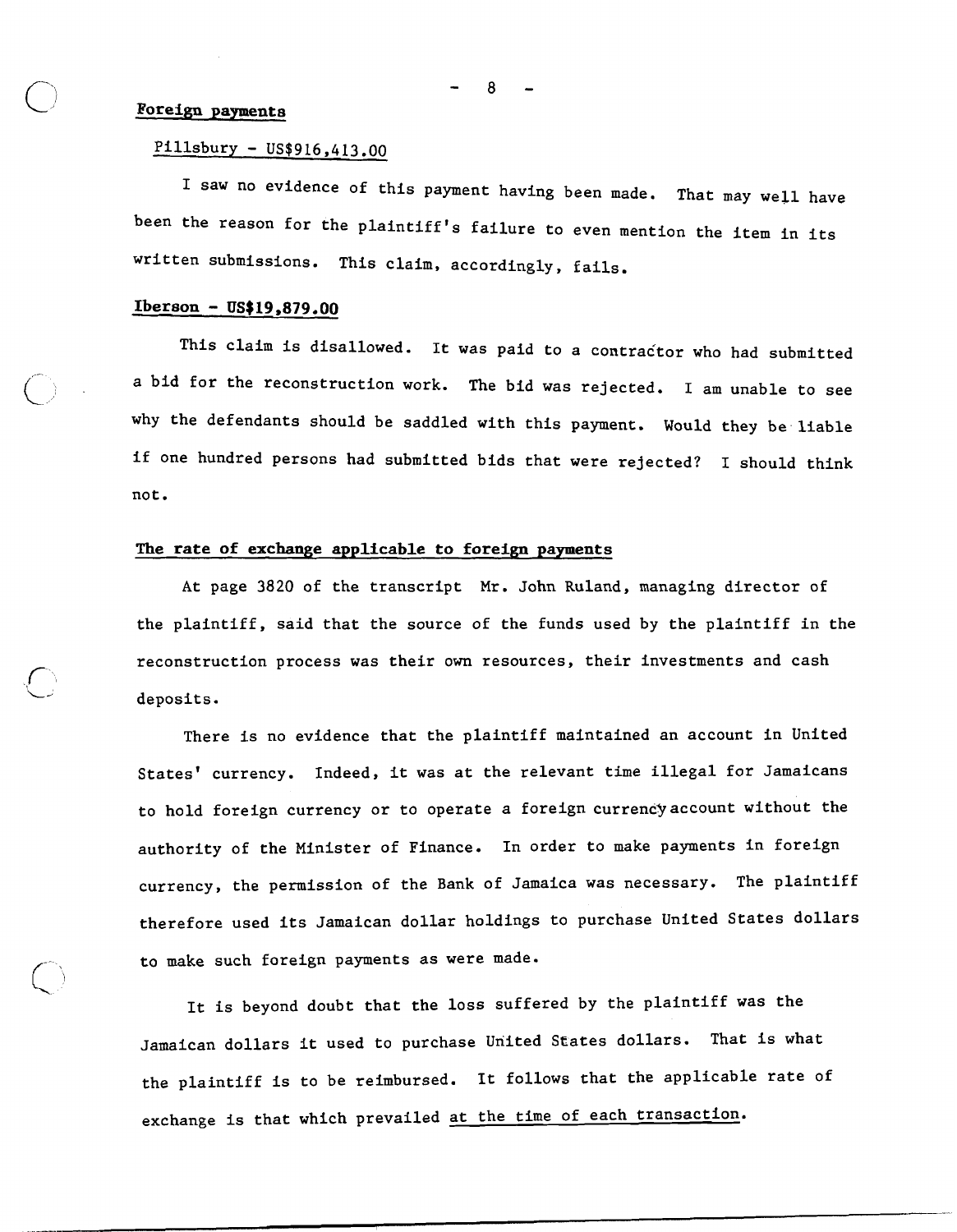It is a notorious fact that for several years the Jamaican dollar had been in a free fall so far as the rate of exchange was concerned. Each succeeding day would see a greater amount of Jamaican dollars being required to purchase one United States dollar.

The free fall has been halted, it seems - even if temporarily. The fact is, though, that it takes many more Jamaican dollars today to purchase a United States dollar than it did during the reconstruction of the mill. To make an award at today's rate of exchange, as the plaintiff's attorneys-at-law have submitted, would merely result in the fattening of the plaintiff's bank account with many Jamaican dollars that it did not lose. That, in my view, would be an injustice to the defendants. The purpose of these proceedings is not to provide the plaintiff with a windfall. It is, as I understand it, to secure the reimbursement of monies actually expended by the plaintiff.

#### Interest Rate

 $\bigcap$ 

In its closing submissions in December, 1993 the plaintiff submitted "that the rate of interest should follow the commercial weighted loan rates under the column for 'commercial credit' at page 59 Exhibit 80 for the period January 1989 to April 1993". It further submitted that "for the period May 1993 to the date of judgment the interest should be fixed at 50% per annum having regard to the testimony of Mr. Lee that interest rates have been steadily increasing since April 1993 with a prime lending rate of 61% to 62%.

Since the hearing in the Court of Appeal, the plaintiff has submitted that the interest should be the "overall average weighted rate". It is interesting that Mr. Lee's evidence as to 61 to 62% for 1993 has not been borne out by the rates quoted in Exhibit KW6 which was attached to the affidavit of Karen Wade at the hearing of the summons for leave to adduce further evidence.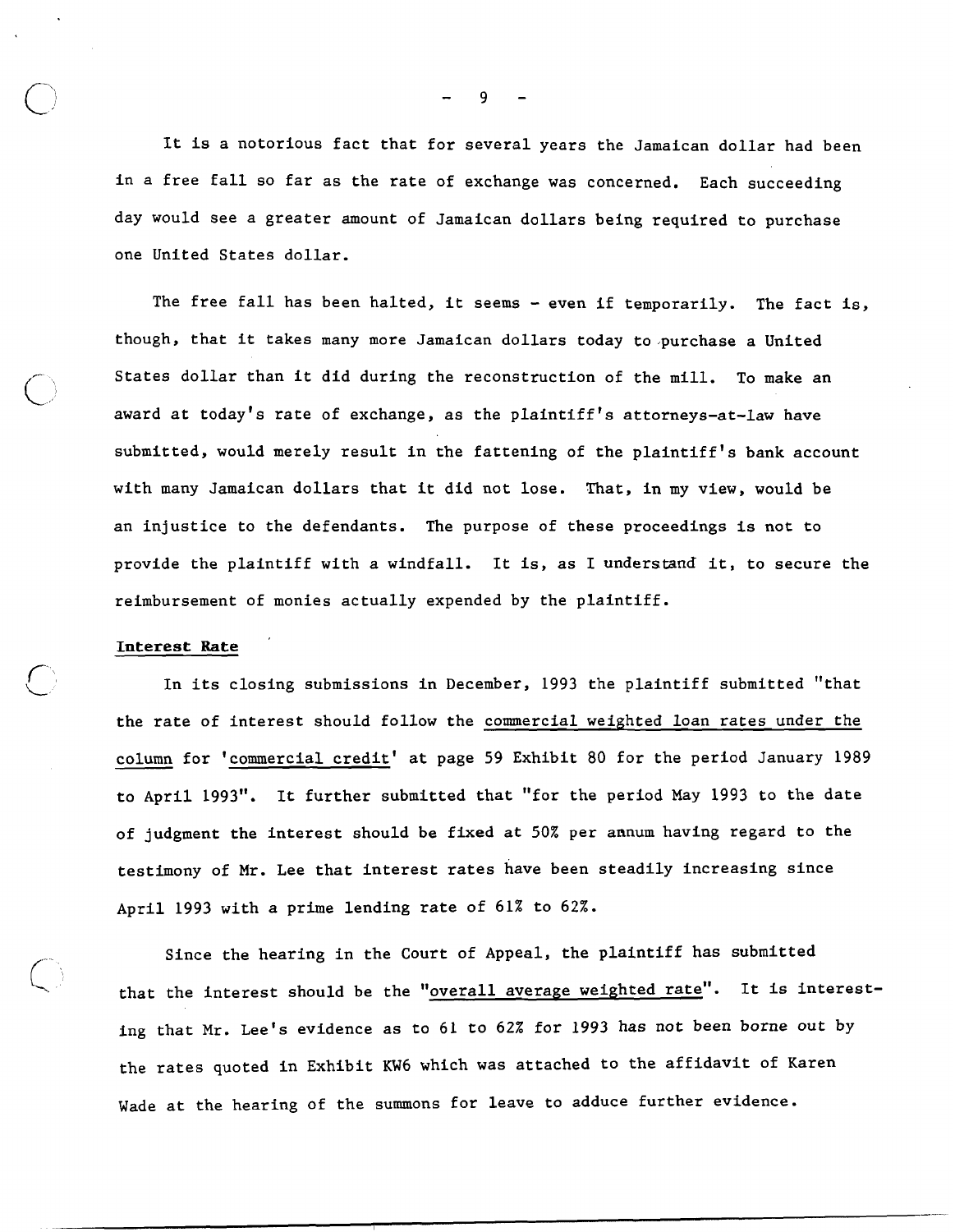In determining the rate of interest I have considered that the Court has been given a wide discretionary power under the Law Reform (Miscellaneous) Provisions) Act. Section 3 reads thus:

> "In any proceedings tried in any Court of Record for the recovery of any debt or damages, the Court may, if it thinks fit, order that there shall be included in the sum for which judgment is given interest at such rate as it thinks fit on the whole or any part of the debt or damage for the whole or any part of the period between the date when the cause of action arose and the date of judgment.

Exhibits 80 and 80A are statistical digests published by the Research and Programming Division of the Bank of Jamaica. I should think that they are the best guide as to the prevailing domestic interest rates.

I accept the original submission of the plaintiff that the appropriate rate of interest is that under the column headed "commercial credit". This, as I understand it, is the rate applicable to the borrowings of commercial enterprises. In my view the commercial credit rate is in keeping with the principle stated in **British Caribbean Insurance Co.Ltd. v, Delbert Perrier**  Supreme Court Civil Appeal No. 114/94 - delivered on 20th May, 1996. The calculations that have been done indicate that between 1989 and March 1997, the average commercial credit rate did not reach 40%. In the circumstances, I think it appropriate to award interest at the rate of 37% from the date on which the defendants repudiated liability, that is January 17, 1989, to today.

## **To summarise,** damages are assessed as follows:

The plaintiff is awarded the following sums:-

- $(i)$   $J$32,245,665;$
- (ii) US\$3,035,313; and
- (iii) h25,578.90

 $10<sup>°</sup>$